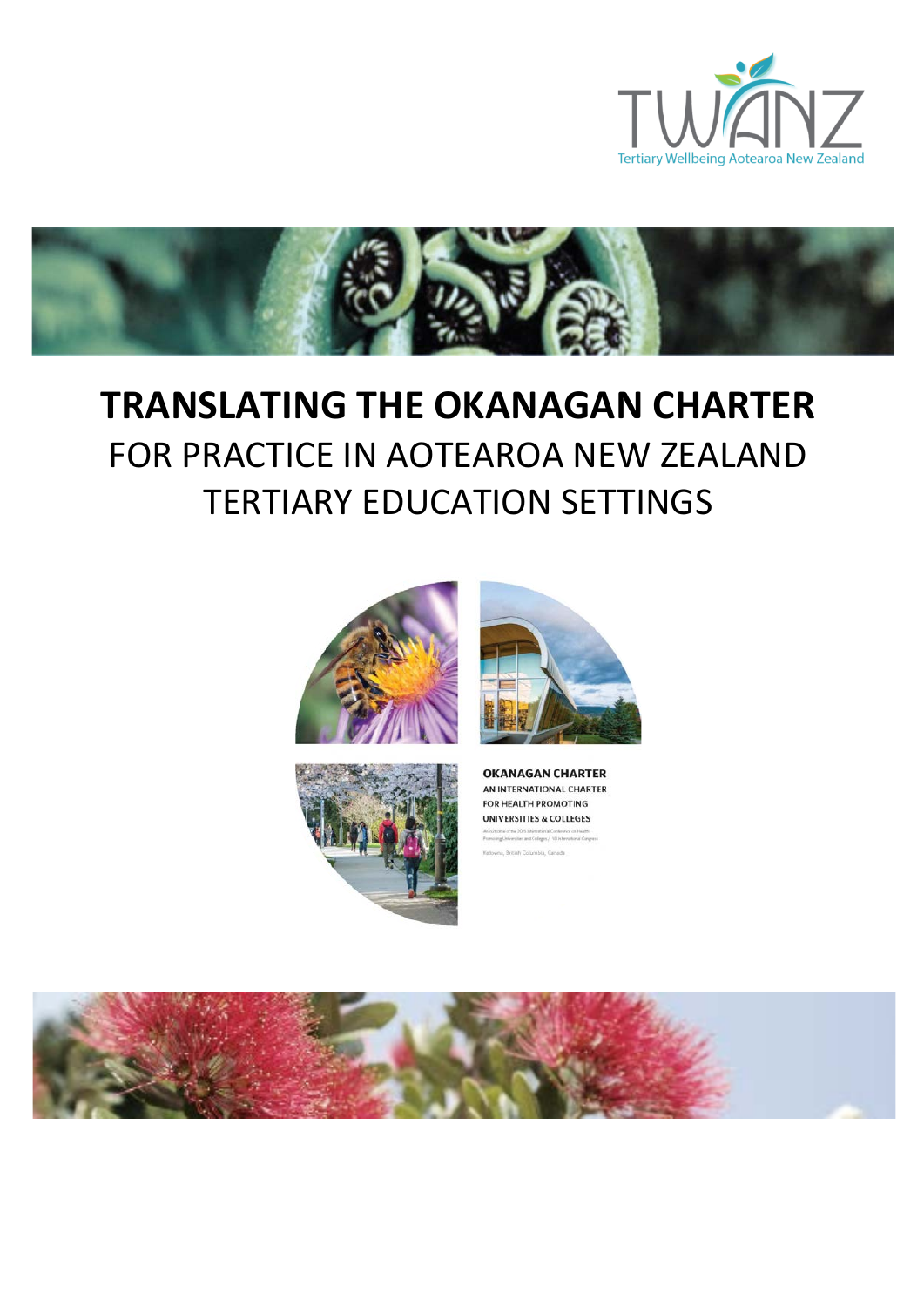#### **Whakataukī**

*Nā tō rourou, nā taku rourou ka ora ai te iwi. With your food basket and my food basket, our people will flourish.*

# About the authors

This guide was prepared by the Tertiary Wellbeing Aotearoa New Zealand (TWANZ) executive group. The executive is responsible for coordinating the TWANZ national network which aims to support local, national and international collaboration and initiatives between the health promotion and tertiary education sectors to increase the health and wellbeing of tertiary students and staff. More information is available at [www.twanz.ac.nz.](http://www.twanz.ac.nz/)

| Anna Tonks             | Regional Public Health, Capital & Coast, Hutt Valley and      |
|------------------------|---------------------------------------------------------------|
|                        | Wairarapa District Health Boards                              |
| Anna Thorpe            | Community and Public Health, Canterbury District Health Board |
| Catherine Jeffries     | Ministry of Education                                         |
| Craig Waterworth       | <b>Massey University Wellington</b>                           |
| Hannah Molloy          | Regional Public Health, Capital & Coast, Hutt Valley and      |
|                        | Wairarapa District Health Boards                              |
| Imogen Holmstead-Scott | <b>Massey University</b>                                      |
| Jude West              | Victoria University                                           |
| Karen Hicks            | University of Auckland/Unitec                                 |
| Kylie Ryan             | University of Auckland                                        |
| Pua Phillips           | Wānanga o Aotearoa                                            |
| Rose Reynolds          | University of Canterbury                                      |
| <b>Tessa Burgess</b>   | Victoria University                                           |

### Acknowledgements

The TWANZ executive group would like to acknowledge the contributions from individuals and organisations that have provided support, academic expertise and cultural advice. This was critical to the development of the guide.

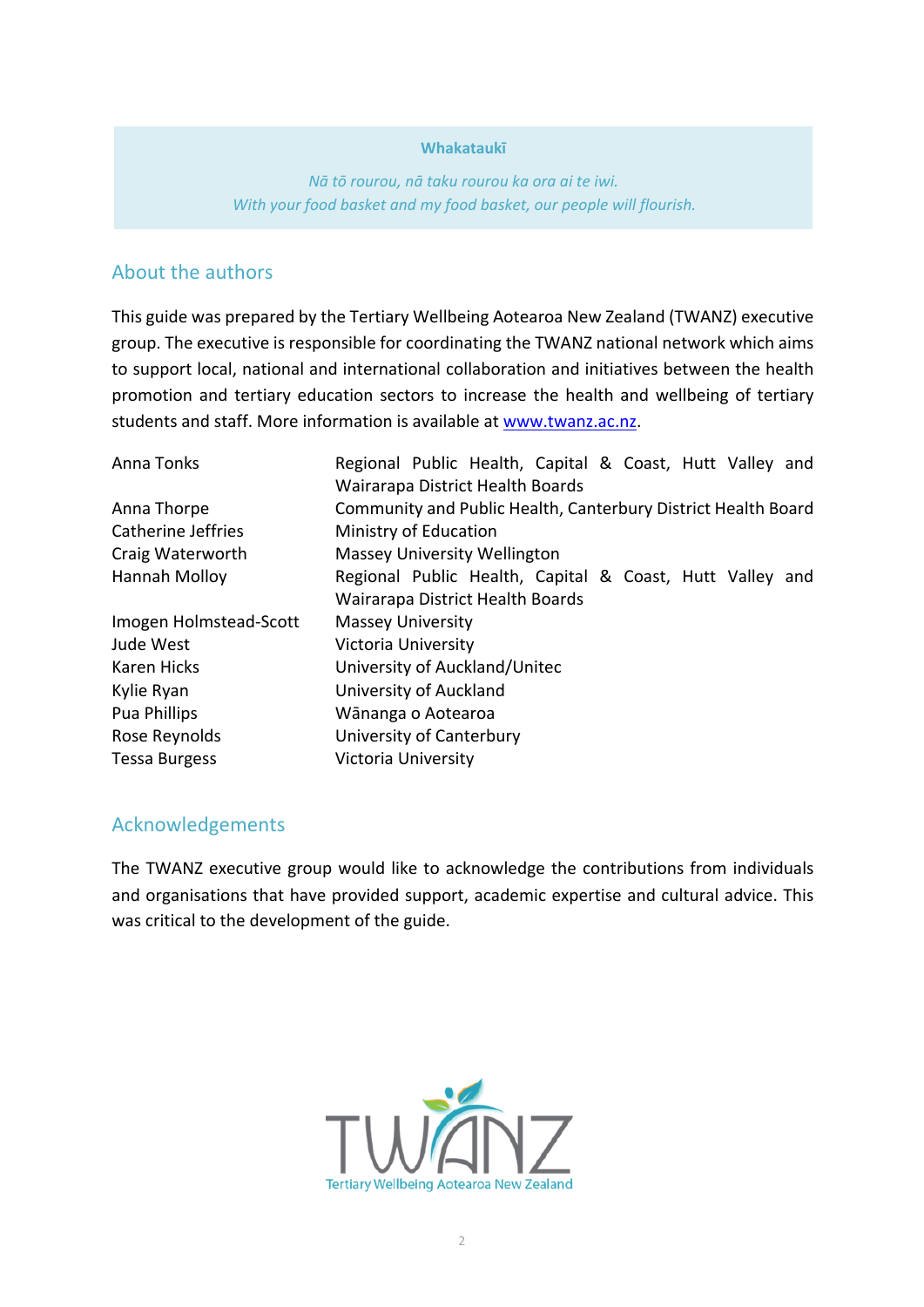# **Executive Summary**

This translation guide is designed as a tool for health promoters, policy makers, health and safety staff, cultural and student support staff, student bodies and management in tertiary institutions to assist with understanding and applying the 2015 international Okanagan Charter [http://internationalhealthycampuses2015.sites.olt.ubc.ca/files/2016/01/Okanagan-Charter-](http://internationalhealthycampuses2015.sites.olt.ubc.ca/files/2016/01/Okanagan-Charter-January13v2.pdf)[January13v2.pdf](http://internationalhealthycampuses2015.sites.olt.ubc.ca/files/2016/01/Okanagan-Charter-January13v2.pdf) on campuses in Aotearoa New Zealand.

The Okanagan Charter makes a valuable contribution to health promotion practice in higher education settings, with its set of guiding principles and priority actions. This includes Aotearoa New Zealand, where the Charter's principles and calls to action can be applied to national tertiary needs and approaches. Māori wellbeing frameworks, Te Pae Mahutonga and Te Whare Tapa Whā, comfortably sit alongside the Okanagan Charter. The Okanagan Charter is viewed as a useful and flexible framework to further develop strategic planning, coordination and integration in tertiary settings.

This guide provides a practical guide for how to translate the Okanagan Charter 'Calls to Action' into practice for tertiary education settings in Aotearoa New Zealand, reflecting its unique settings, knowledge and populations. Its purpose is to support the implementation of health promotion activities and assist the integration of wellbeing into campus initiatives, policies and teaching practices, to assist in reducing inequalities and preventing ill health.

The purpose of this translation guide is to raise awareness and inspire action aligned with the Okanagan Charter and its Calls to Action within higher education settings in Aotearoa New Zealand. It is hoped that it will be a resource for tertiary institutions, as a source of information and vision to assist with efforts to develop health promoting campuses in Aotearoa New Zealand, leading to health promotion action and collaborations locally and globally.

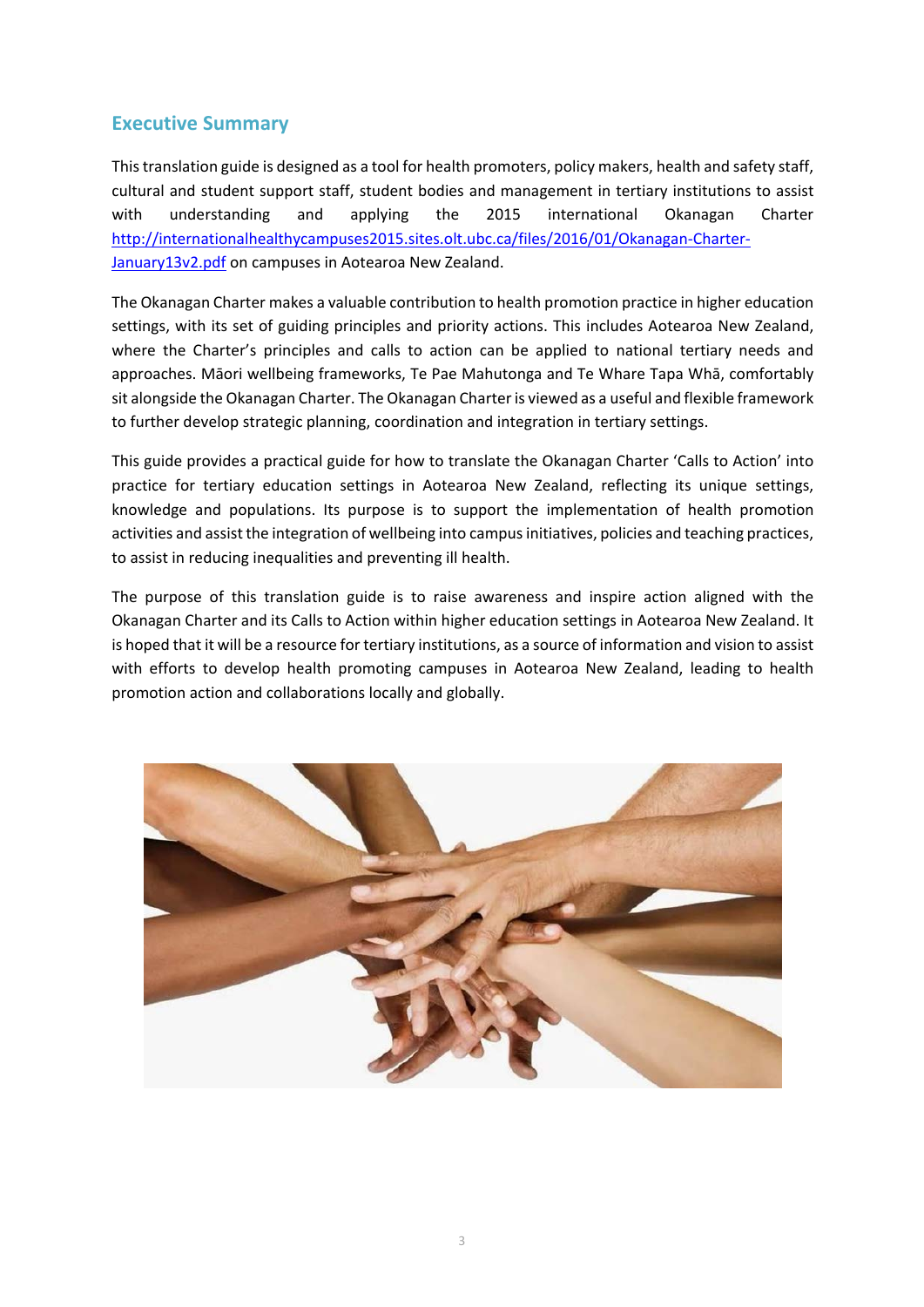# **The Okanagan Charter and the Aotearoa New Zealand context**

The potential of promoting health and wellbeing within tertiary education settings is being realised locally and globally. In June 2015, tertiary education and health promotion delegates from 45 countries (including Aotearoa New Zealand) collaborated to develop the Okanagan Charter – An International Charter for Health Promoting Universities and Colleges. The Okanagan Charter provides a framework for tertiary institutions to embed health and wellbeing into all policies, practice and collaborations.

The importance of Aotearoa as a bicultural and multicultural nation is well recognised in the health and wellbeing sector. The Te Tiriti o Waitangi, as the founding constitutional document in Aotearoa New Zealand, and Māori approaches to health promotion are considered in this guide applying the Okanagan Charter. Purposefully supporting student and staff wellbeing in tertiary settings helps with recruitment, retention, engagement and achievement (Bevan, 2010; Bradley & Greene, 2013); resulting in personal, organisational, community and economic gains. Both students and staff perform at a higher level, enjoy better health and report greater happiness when health and wellbeing promotion is activated in education settings (Oades et al., 2011).

All action areas of the Okanagan Charter are designed to overlap in practice and be used simultaneously, as part of an interconnected approach. The approaches and actions described in this guide are not prescriptive, but rather form integrated guidelines on which to build wellbeing strategy and action plans within tertiary education settings. It is recommended that health and wellbeing promotion have a strategic direction; be coordinated; action orientated; supported by senior management; and be developed in partnership with affected students and staff. To assist local tertiary institutions to practically apply the Okanagan Charter, each of the Charter's action points has been interpreted using the lens of Te Pae Mahutonga and Te Whare Tapa Whā. Under each, an aspirational statement, guiding questions, examples of practice and measurement of success have been developed.

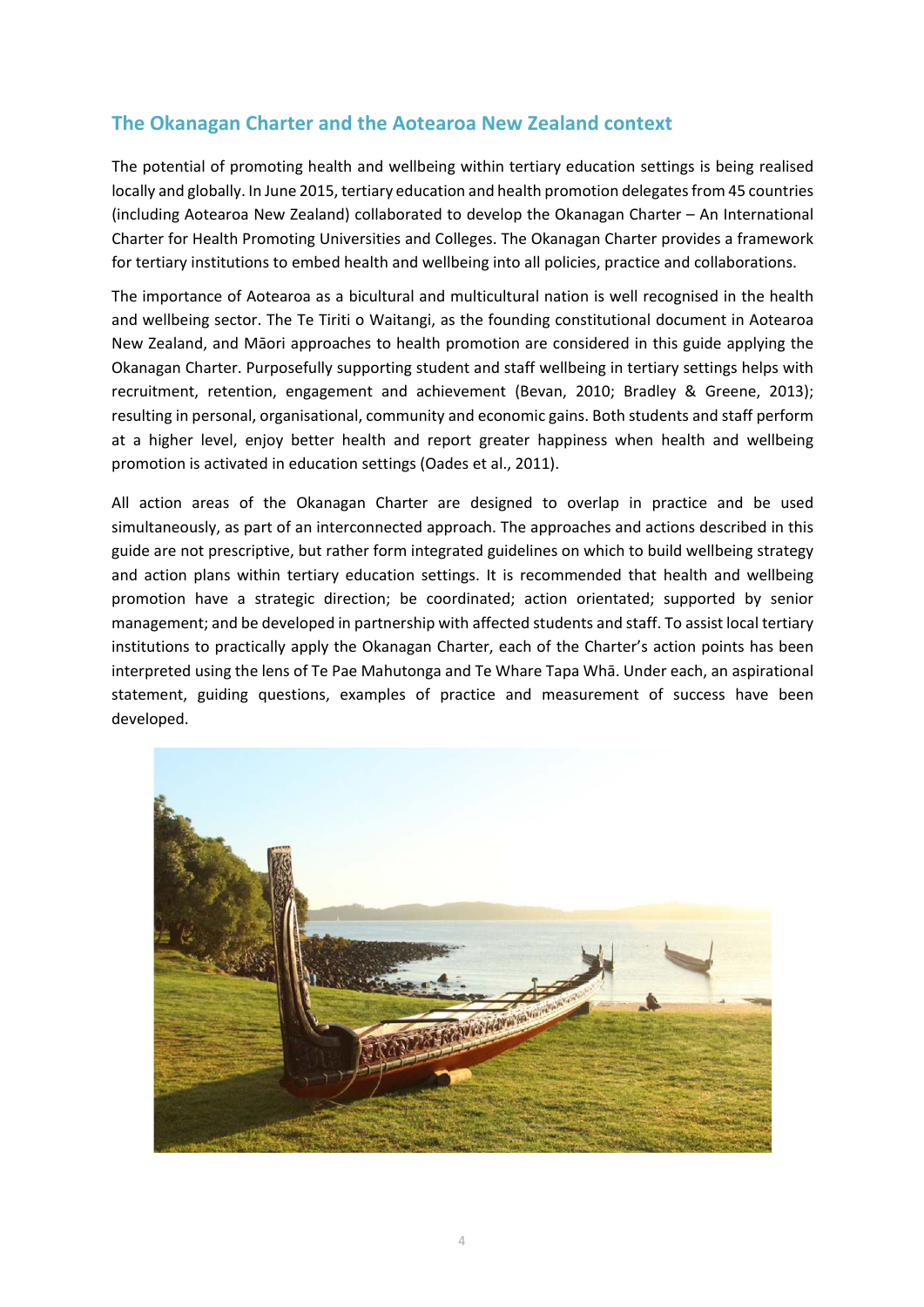# **Okanagan Charter**

# Purpose

- 1. Guide and inspire action by providing a framework that reflects the latest concepts, processes and principles relevant to the Health Promoting Universities and Colleges movement, building upon advances since the 2005 Edmonton Charter
- 2. Generate dialogue and research that expands local, regional, national and international networks and accelerates action on, off and between campuses
- 3. Mobilise international, cross-sector action for the integration of health in all policies and practices, thus advancing the continued development of health promoting universities and colleges

# Two calls to action with eight key action areas

- **1. Embed health into all aspects of campus culture, across the administration, operations and academic mandates**
	- 1.1. Embed health in all campus policies
	- 1.2. Create supportive campus environments
	- 1.3. Generate thriving communities and a culture of wellbeing
	- 1.4. Support personal development
	- 1.5. Create or re-orient campus services

#### **2. Lead health promotion action and collaboration locally and globally**

- 2.1 Integrate health, wellbeing and sustainability in multiple disciplines to develop change makers
- 2.2 Advance research, teaching and training for health promotion knowledge and action
- 2.3 Lead and partner towards local and global action for health

# Eight key principles for action

- 1. Use settings and whole systems approaches
- 2. Ensure comprehensive and campus-wide approaches
- 3. Use participatory approaches and engage the voice of students and others
- 4. Develop trans-disciplinary collaborations and cross-sector partnerships
- 5. Promote research, innovation and evidence-informed action
- 6. Build on strengths
- 7. Value local and indigenous communities, contexts and priorities
- 8. Act on an existing universal responsibility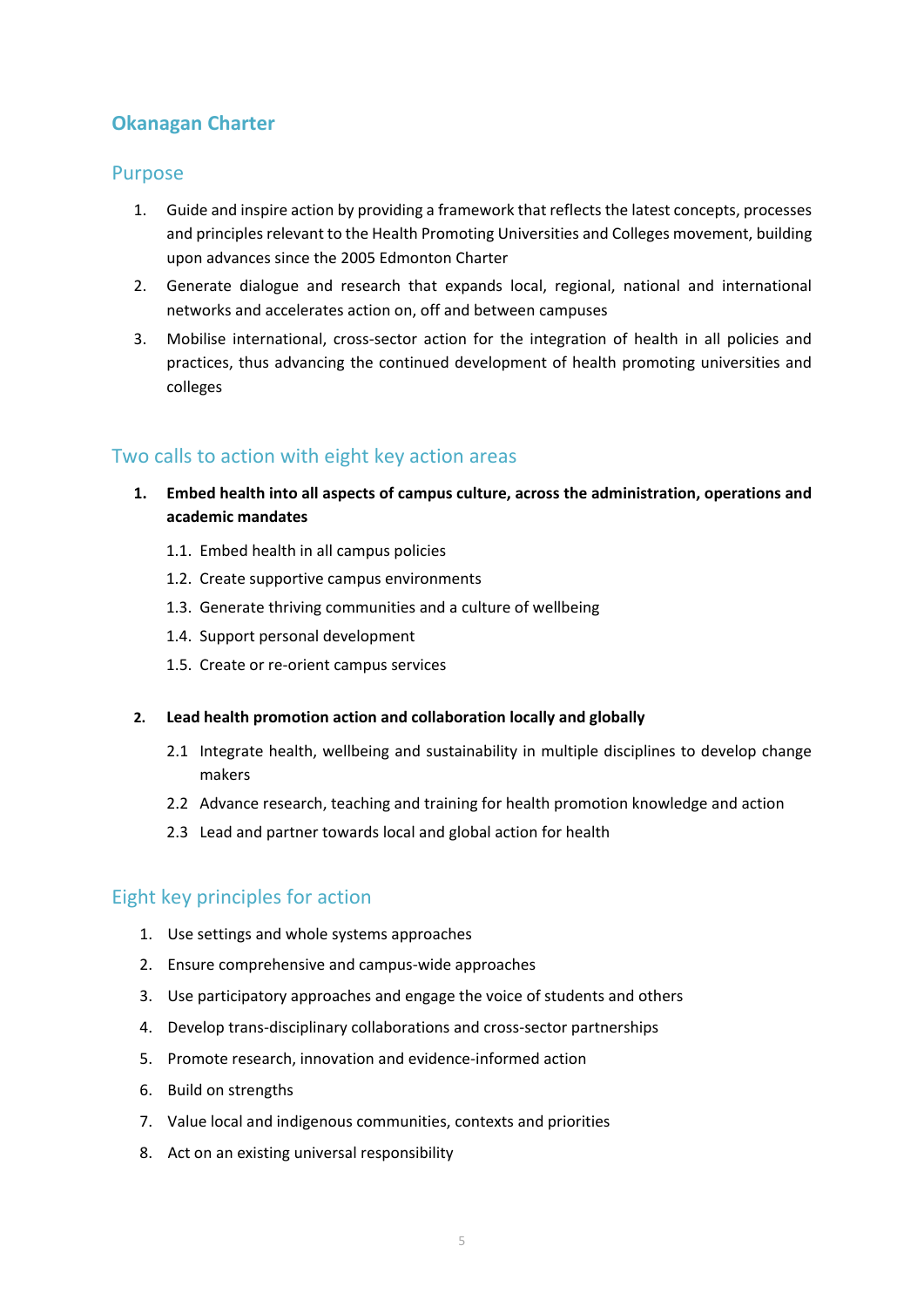# **Aotearoa New Zealand wellbeing frameworks**

To apply the Okanagan Charter in an Aotearoa New Zealand context, this guide used Te Pae Mahutonga (Durie, 1999) and Te Whare Tapa Whā (Durie, 1982) as interpretative lenses. These two models can be used when working with people of all cultures. The key principles and concepts from these models were considered and incorporated when interpreting and analysing the Okanagan Charter's 'Calls to Action'. This guide also incorporates Te Tiriti o Waitangi understanding of hauora and the principles of protection, partnership and participation (Health Promotion Forum of New Zealand, 2002).



Te Pae Mahutonga is depicted using the Southern Cross constellation where the four stars provide the foundations of health promotion; waiora (physical environments), mauriora (cultural identity), te oranga (participation in society) and toiora (healthy lifestyles). The guiding stars, acting as prerequisites for health promotion, are ngā manukura (leadership) and te mana whakahaere (autonomy) (Durie, 1999).



Te Whare Tapa Whā is depicted as a house, with the four walls representing four dimensions of wellbeing. These are taha tinana (physical health), taha wairua (spiritual health), taha whānau (family/social health), and taha hinengaro (emotional health). All walls must be strong for positive wellbeing (Durie, 1982).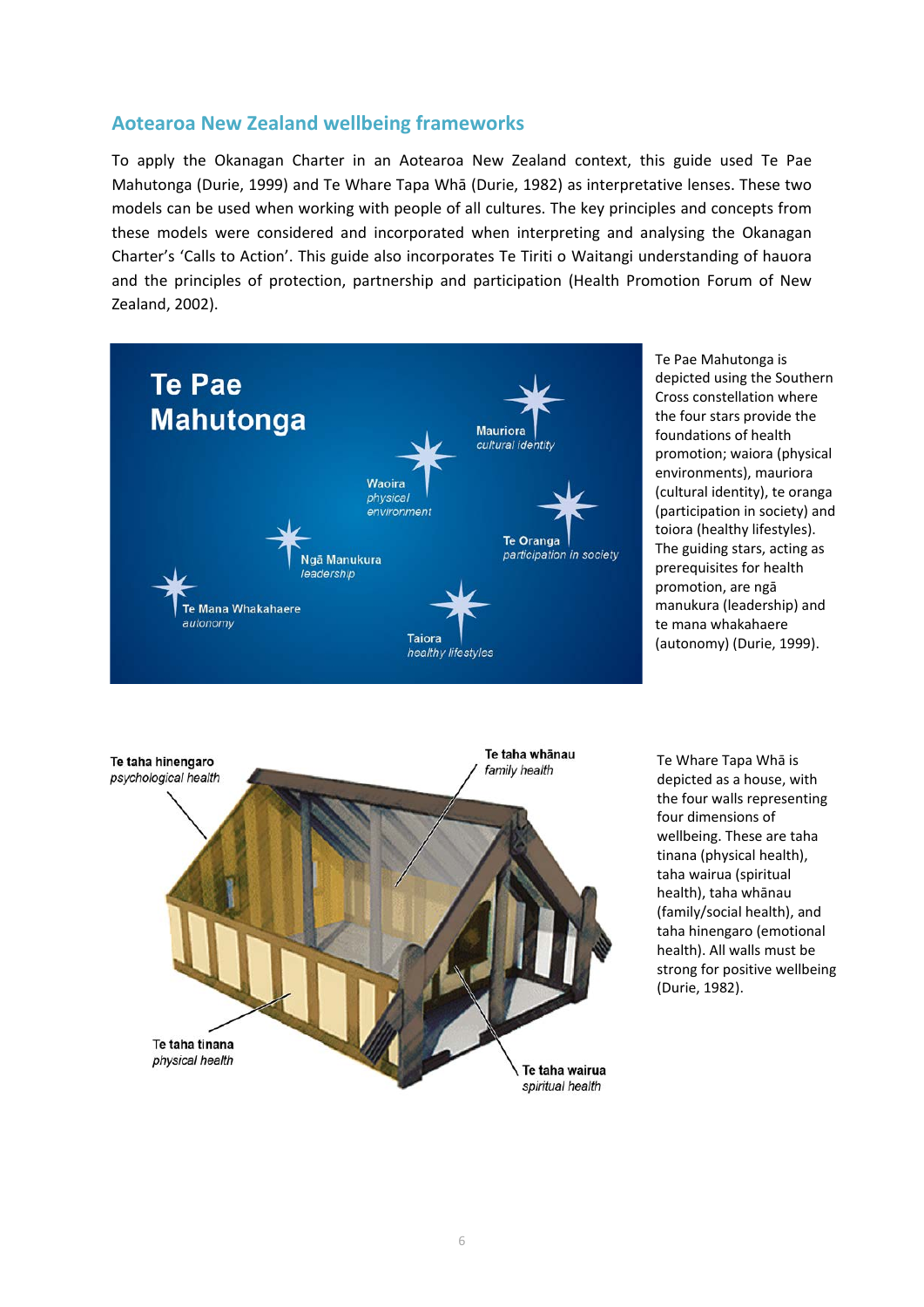# *Call to Action 1: Embed health into all aspects of campus culture, across the administration, operations and academic mandates*

# 1.1 Embed health in all campus policies

*Review, create and coordinate campus policies and practices with attention to health, wellbeing and sustainability, so that all planning and decision making takes account of and supports the flourishing of people, campuses, communities and our planet.*

#### **Aotearoa New Zealand context**

This action area connects strongly with *Te Oranga* and *Te Taha Wairua* in Te Pae Mahutonga. All tertiary institutions have policies and practices that support positive and sustainable development of people, culture and the environment. Campus policies and practices reflect a commitment to Te Tiriti o Waitangi and are coordinated to achieve equity. Campus policies which are mana enhancing and reflective of the diverse realities of all students are promoted. All student and staff groups have culturally affirming opportunities to engage in the development, implementation and review of policy. Māori and Pasifika staff and students and those from diverse backgrounds have input into decisionmaking, policy development implementation regarding health, wellbeing and sustainability.

#### **Guiding questions**

- 1. Does your institution have a health and wellbeing policy?
- 2. Does policy incorporate holistic models of health promotion (e.g. Te Whare Tapa Whā or Te Pae Mahutonga) that students and staff engage can engage in culturally affirming ways?
- 3. How have your staff and students contributed to policy development, including diverse groups?
- 4. How do you embed health, wellbeing and sustainability policies/strategies throughout departments?
- 5. What are the health and wellbeing outcomes resulting from the proposed policy?
- 6. Do policies incorporate the latest evidence?

#### **Opportunities for action**

- 1. Te Tiriti o Waitangi is visible in wellbeing policy
- 2. Tertiary institutions have policies to support health and wellbeing e.g. wellbeing and sustainability policies
- 3. Diverse voices in policy development and review e.g. Māori, Pasifika, international, LGBTIQA+, youth and mature students and those with disabilities
- 4. Policy development incorporates student and staff consultation, co-design and user-led approaches
- 5. Connections between policies are clear and cited in relevant policies
- 6. Pedagogical practices incorporate wellbeing promotion

- 1. Policies have regular review dates
- 2. Policy reviews include health and wellbeing promotion and Te Tiriti o Waitangi application
- 3. Students and staff demonstrate awareness of campus policies and are informed of regular opportunities to have input into policy reviews
- 4. Policies address and demonstrate reductions in inequality, by ethnicity, gender, sexuality, sex, disability and other demographic indicators
- 5. Evidence of interconnectedness between policies
- 6. Wellbeing working groups address policy and resulting practice e.g. study groups, diversity committee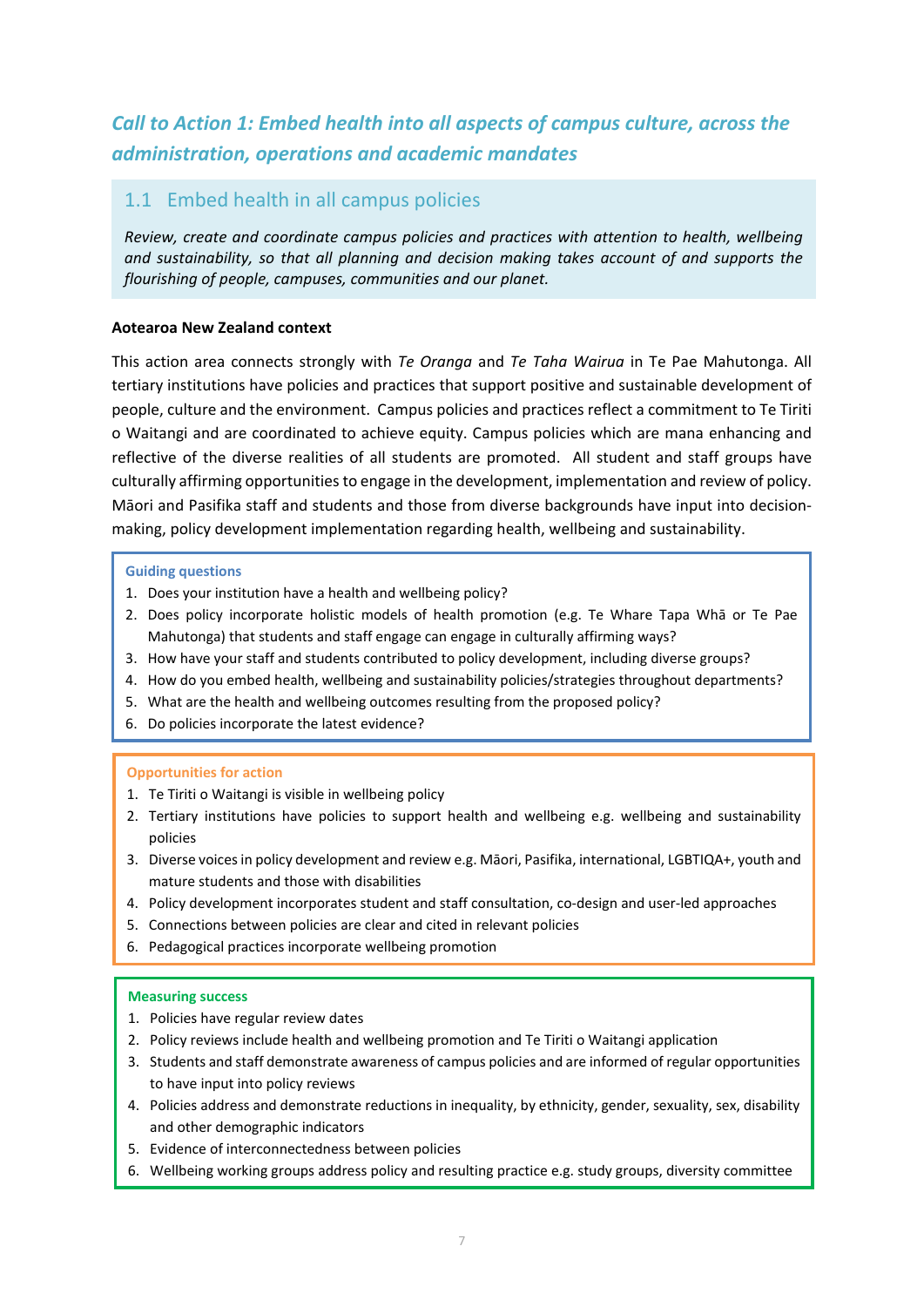# 1.2 Create supportive campus environments

*Enhance the campus environment as a living laboratory, identifying opportunities to study and support health and wellbeing, as well as sustainability and resilience in the built, natural, social, economic, cultural, academic, organisational and learning environments.*

#### **Aotearoa New Zealand context**

This action area connects strongly with Te Pae Mahutonga's *Waiora* and *Te Oranga*, while considering all holistic aspects of Te Whare Tapa Whā and an appreciation of connection to whenua. A supportive campus environment is a place where all students and staff feel included, engaged and valued. There is a focus on enhancing social connectedness, addressing the determinants of health and encouraging participation in all aspects of the tertiary education experience. Tertiary campuses are environments where all students and staff are supported to reach their full academic, social, health and wellbeing potential. All campus environments (built, natural, social, economic, cultural, academic, organisational and learning) provide opportunities for staff and students to connect, affirm identity and foster resilience.

#### **Guiding questions**

- 1. How do students and staff experience your campus?
- 2. What is being done to reduce barriers and identify opportunities to ensure a supportive campus for a diverse range of people?
- 3. How can your campus environment be adapted to facilitate academic success, social connectedness, health and wellbeing, and positively influence the determinants of wellbeing?
- 4. How do your campus environments ensure positive outcomes are sustained?

#### **Opportunities for action**

- 1. Accessible and appropriate services address study, financial, housing, physical and wellbeing needs
- 2. Universal access to the natural and built environments, which encourage physical activity and mindfulness
- 3. Smokefree campus with cessation services
- 4. Safe, quiet spaces for personal expression and time out, including Muslim prayer rooms and chapels
- 5. All gender toilets
- 6. Activities celebrate cultural diversity
- 7. Online environments support distance students to achieve
- 8. Access to a campus marae
- 9. Provision of Pasifika study spaces

- 1. Students and staff surveys on feelings of safety and security around the campus
- 2. Students and staff surveys demonstrate engagement with and enjoyment of the campus environment
- 3. Audits assess barriers and opportunities to being a supportive campus community
- 4. A campus wide sustainability plan is enacted
- 5. Review of diverse student enrolment, engagement, supports and achievement
- 6. Review of diverse staff recruitment, engagement, supports and achievement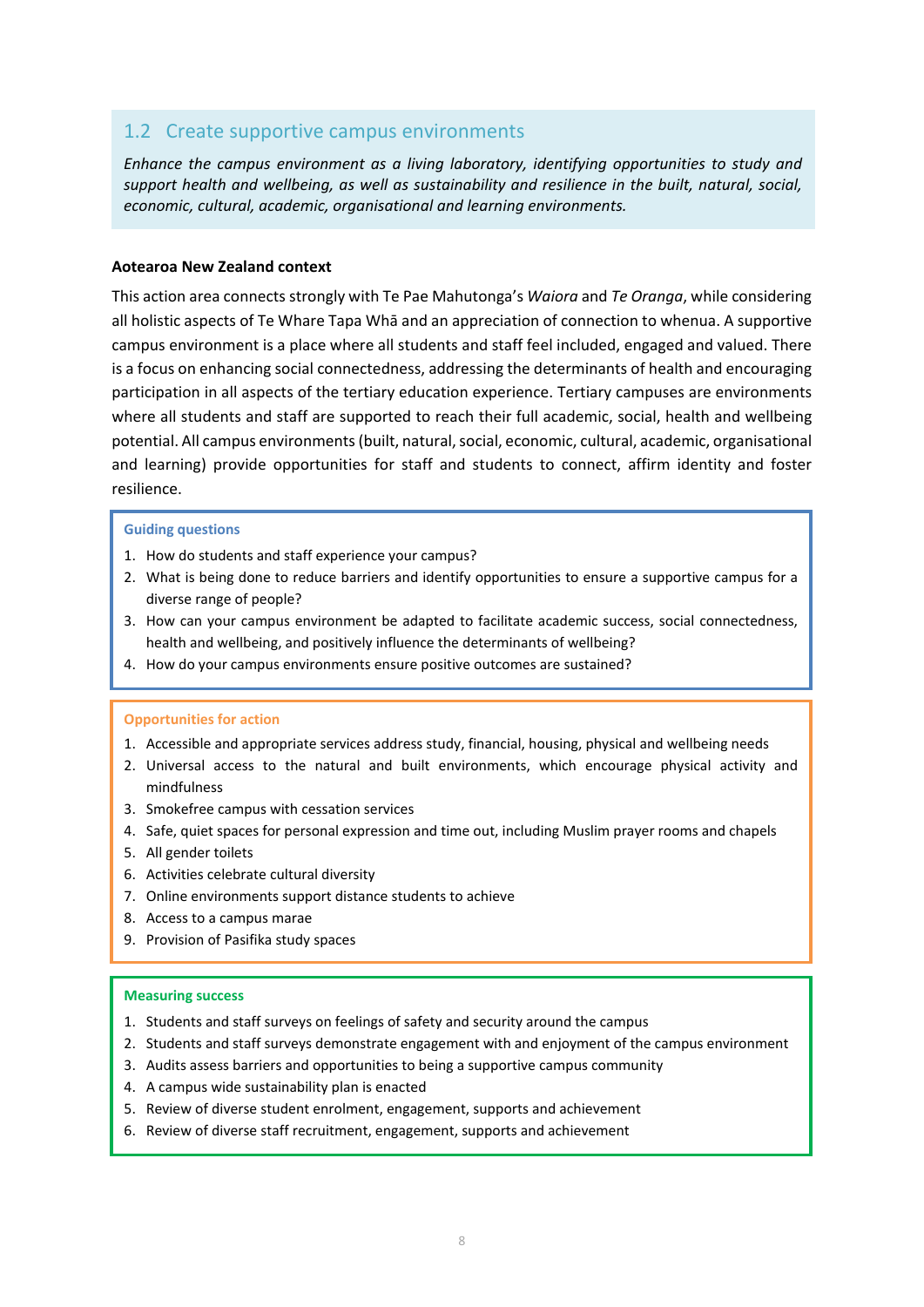# 1.3 Generate thriving communities and a culture of wellbeing

*Be proactive and intentional in creating empowered, connected and resilient campus communities that foster an ethic of care, compassion, collaboration and community action.*

#### **Aotearoa New Zealand context**

This area connects strongly with *Te Oranga, Mauriora* and *Te Taha Whānau* in Te Pae Mahutonga. Tertiary campuses are settings for developing student and staff potential in education, health and wellbeing. A sustainable culture of wellbeing in learning environments recognises and celebrates the diversity of staff and students. The rights of tangata whenua are respected and demonstrated through culturally appropriate, accessible and affirming services that promote wellbeing and connection. Students and staff from diverse backgrounds will be encouraged and enabled to start initiatives and seek solutions to foster a culture of wellbeing. By empowering these populations a sense of ownership, collectivity and self-determination is created.

#### **Guiding questions**

- 1. What are the values, realities and aspirations of your students and campus community?
- 2. How do your students and staff identify regarding ethnicity, culture, disability, gender identity, sexual orientation?
- 3. How does your campus foster collaboration and community action internally and externally to encourage a culture of wellbeing?
- 4. Are strength based approaches, such as positive education and cooperative learning used in curriculum development and education delivery?
- 5. Are broader cultural models considered when appropriate, such as Fonofale for Pasifika, or Confucianism for Asian cultures?

#### **Opportunities for action**

- 1. Interdisciplinary approach to address priority issues e.g. promoting mental wellbeing, reducing alcohol harm and sexual violence on campus
- 2. Low cost accessible healthcare options, including rongoā Māori and holistic approaches
- 3. Strong reciprocal relationship with local iwi and tangata whenua
- 4. Campus infrastructure supports wellbeing e.g. healthy foods, sun shades, bike sheds, showers, mental health first aid training, ethical bystander training
- 5. Community action fund available for staff and students

- 1. Increase in staff and student engagement with wellbeing activities and programmes
- 2. Evidence of interdisciplinary staff collaboration
- 3. Review of collaborative partnerships with local external communities
- 4. Health events demonstrate linkages to on-going programmes that support behaviour/cultural change
- 5. Students and staff express strong levels of engagement and connection with the tertiary organisation
- 6. Alcohol harm reduction is regularly monitored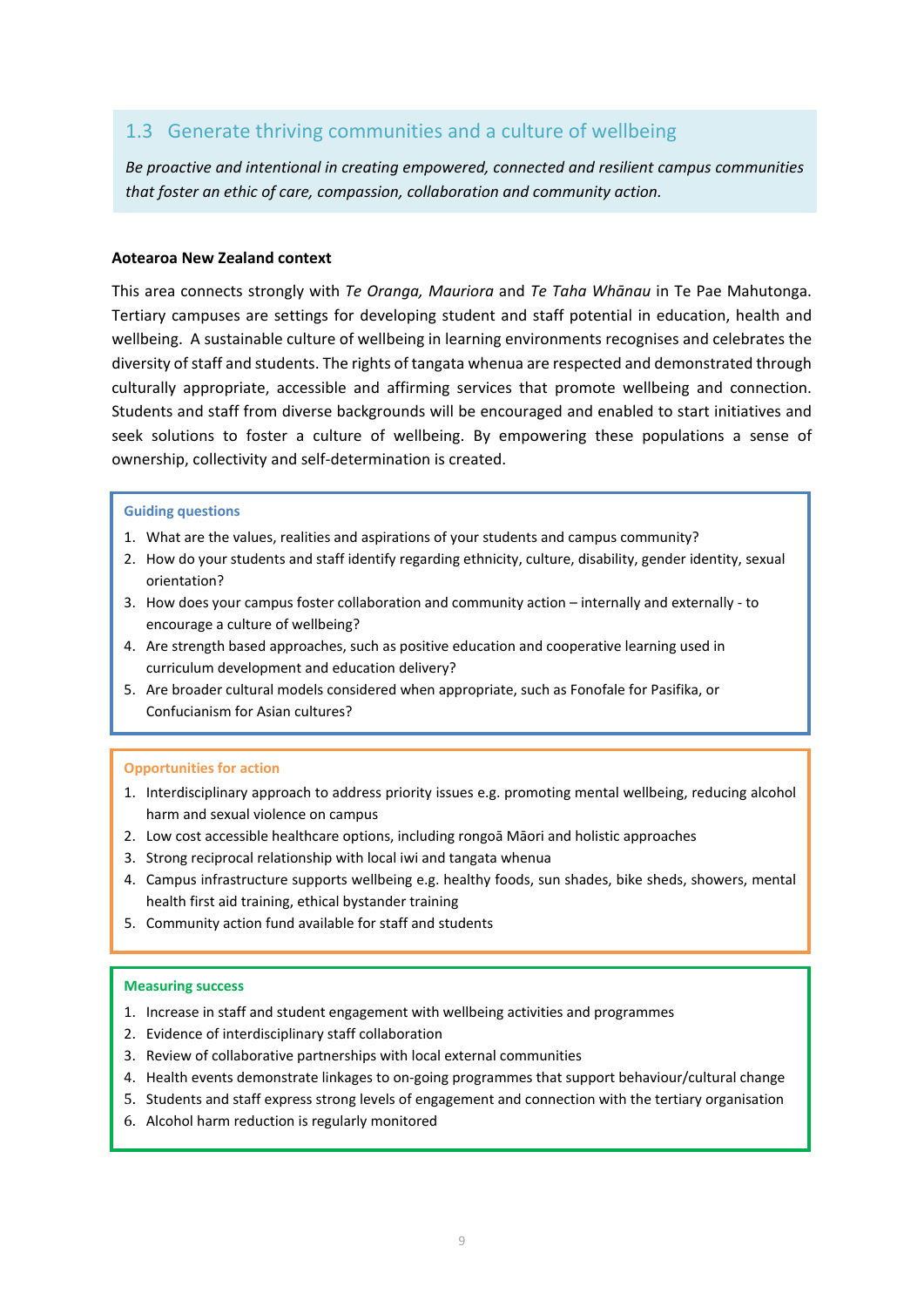# 1.4 Support personal development

*Develop and create opportunities to build student, staff and faculty resilience, competence, personal capacity and life enhancing skills – and so support them to thrive and achieve their full potential and become engaged local and global citizens while respecting the environment*.

#### **Aotearoa New Zealand context**

This area connects strongly with *Toiora*, Te *Taha Tinana* and *Te Taha Hinengaro* in Te Pae Mahutonga and all aspects of Te Whare tapa Whā. Meaningful personal development opportunities are provided and are easily accessible for both students and staff. Individuals are supported to develop personal skills and strengths that increase their own and others wellbeing, resilience, competencies and achievements. Targeted efforts and resources are dedicated for Māori, Pasifika and vulnerable populations (e.g. international students, students with chronic health conditions). Diversity is acknowledged, affirmed and celebrated, leading to stronger, more resilient and culturally safe staff and students. Supporting healthy lifestyles for students and staff is a priority. Institutions provide multiple and diverse pathways to assist individuals and groups to positively contribute at campus, locally, nationally and internationally, in order to build skills, personal capacity and encourage wider participation.

#### **Guiding questions**

- 1. What meaningful, appropriate, on-going personal development opportunities exist on campus?
- 2. Do your staff demonstrate cultural safety with students?
- 3. What cultural competence development opportunities exist for staff and students?
- 4. How does your campus support personal wellbeing for both students and staff?
- 5. What barriers exist for the range of staff to take part in professional development?
- 6. How do your students and staff know about and use community resources and services?

#### **Opportunities for action**

- 1. Range of mentoring programmes and peer education
- 2. Health education connects with health initiatives
- 3. Pedagogy encourages personal growth
- 4. Access to healthy environments on campus e.g. free gyms, recreational services, outdoor exercise stations, mindfulness zones
- 5. Te Reo Māori classes available for all students and staff
- 6. Work with student unions and club networks
- 7. Consistency with external health organisations and agencies

- 1. Personal development plans for all staff
- 2. Use of periodic quantitative wellbeing measures
- 3. Students state that they feel culturally safe, staff state that they feel culturally competent
- 4. Training is available and well utilised in relation to Māori kaupapa and tikanga
- 5. Training and mentoring opportunities for staff and students on identified issues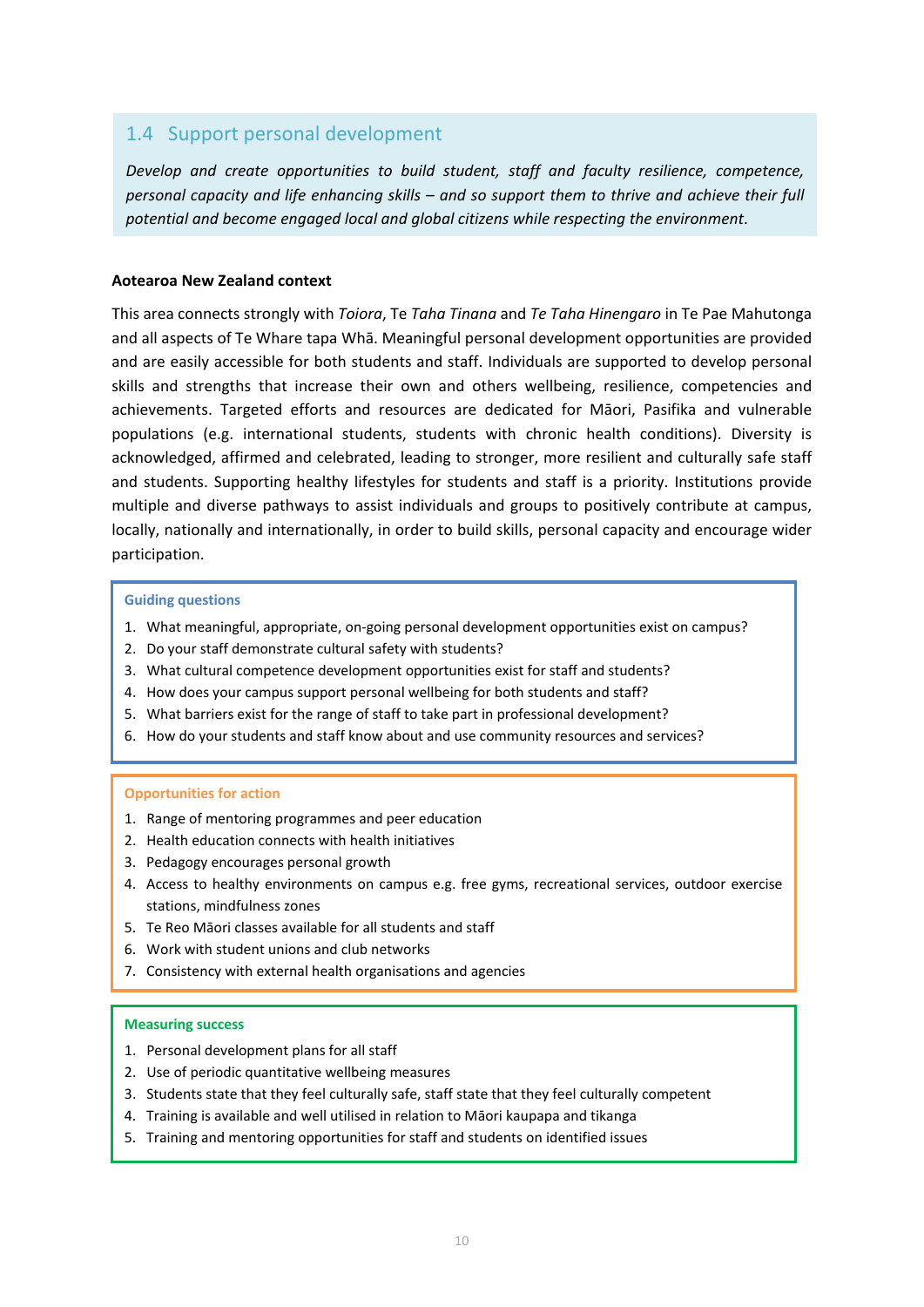### 1.5 Create or reorient campus services

*Coordinate and design campus services to support equitable access, enhance health and wellbeing, optimise human and ecosystem potential and promote a supportive organisational culture.*

#### **Aotearoa New Zealand context**

This area connects strongly with *Toiora, Waiora* and *Te Taha Whānau* of Te Pae Mahutonga. All tertiary services and infrastructure - wellbeing, education, recreation, operational - are aligned to positively promote wellbeing and there is a focus on enhancing access, the promotion of wellbeing, and the prevention of illness. Campus services are inclusive and oriented to improve access socially, economically, culturally and geographically. Services are well integrated on campus, health and wellbeing are holistically interpreted, and are sufficiently resourced to deliver health and wellbeing promotion activities. Campus services are designed to optimise the education, health, wellbeing, social and economic benefits a tertiary institution can generate for individuals and the community. Campus services are designed and coordinated to be flexible and reflective, to meet the needs of diverse campus populations.

#### **Guiding questions**

- 1. How do your staff and students participate in the design of services?
- 2. Do students and staff meaningfully participate and lead in the running of services?
- 3. What is the balance between prevention and intervention services on your campus?
- 4. How is equality promoted and discrimination, bullying and harassment discouraged and addressed?
- 5. Who are your internal and external partners promoting wellbeing on campus?
- 6. Is the Public Health Association Code of Ethical Principles utilised for health promotion practice?

#### **Opportunities for action**

- 1. Coordinated wrap-around services and student Youth One Stop Shops
- 2. Occupational health services for staff
- 3. Subsidies for students health, gym, public transport, events, libraries
- 4. Environment friendly services e.g. recycling stations, compost, vegetable gardens and green spaces
- 5. Campus infrastructure aligns with health promotion activities, e.g. no cigarettes or alcohol sold, limiting sugary drinks, drinking water widely and freely available
- 6. Campus hostels employ proactive alcohol policies with a harm minimisation focus
- 7. Campus services coordinate with external sexual assault and violence services for intervention and prevention
- 8. Develop an understanding of health and wellbeing within campus services

- 1. Systematic review of all services considering use, access, barriers, user experience and effectiveness
- 2. Services and staffing are representative of the student populations.
- 3. Evidence of preventative and responsive approaches supporting individual and community wellbeing.
- 4. Evidence that the campus provides safe spaces and opportunities for students and staff to express, celebrate and share their culture and aspirations
- 5. Evidence that the campus has a strong, reciprocal relationship with local iwi, rūnanga, marae and kura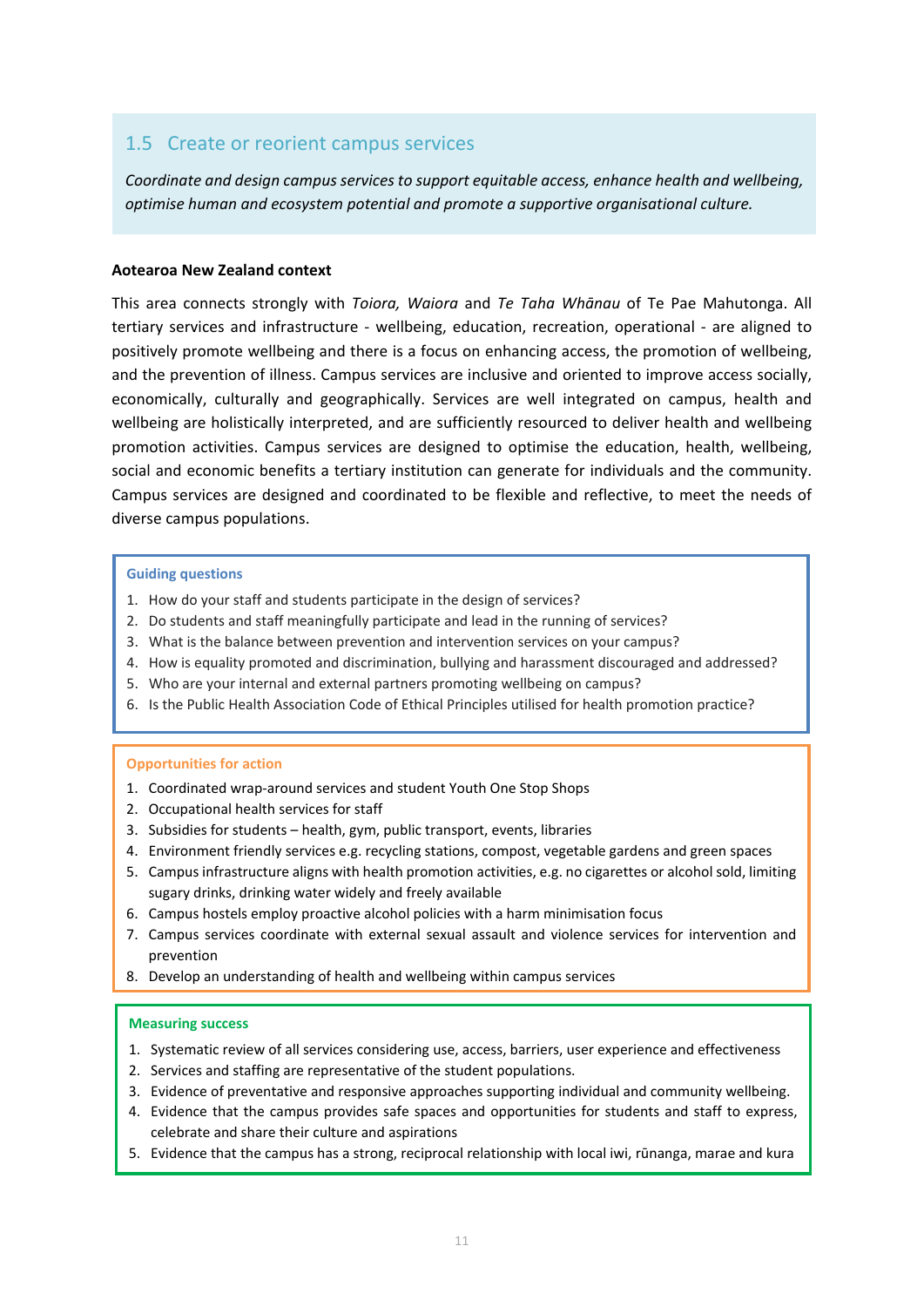# *Call to Action 2: Lead health promotion action collaboration locally and globally*

# 2.1 Integrate health, wellbeing and sustainability in multiple disciplines to develop change agents

*Use cross-cutting approaches to embed an understanding and commitment to health, wellbeing and sustainability across all disciplines and curricula, thus ensuring the development of future citizens with the capacity to act as agents for health promoting change beyond campuses.*

#### **Aotearoa New Zealand context**

This area connects strongly with *Te Mana Whakahaere* and *Ngā Manukura*, the two pointers of Te Pae Mahutonga*.* Health, wellbeing, sustainability and cultural competence are integrated across the institution and curriculum to develop change agents for health and wellbeing promotion activity. Individual roles, formal and informal committees assist in coordinating health and wellbeing promotion activities. Active multidisciplinary and interdisciplinary partnerships, including staff, students and those from diverse backgrounds are promoted across campus to progress combined health, wellbeing and sustainability priorities across all disciplines and curriculum. These priorities and processes are well coordinated across all campuses and are supported by senior level positions. External collaborations between departments with iwi, hāpu and other organisations are encouraged.

#### **Guiding questions**

- 1. How is the senior leadership team resourcing and supporting health and wellbeing promotion action?
- 2. How do you integrate and embed health, wellbeing and sustainability into best teaching practice?
- 3. How do you develop and sustain staff and student leadership in health, wellbeing and sustainability on campus?
- 4. Is there collaboration between disciplines, departments, students, staff and external organisations?

#### **Opportunities for action**

- 1. Senior leadership team support and resourcing for health and wellbeing promotion
- 2. Formal positions supported to advance wellbeing e.g. Wellbeing Coordinator position employed at a senior level
- 3. Development of a campus wide Health and Wellbeing Strategy, Action Plan and Wellbeing Committee
- 4. Health, wellbeing and sustainability champions lead priority projects on campus
- 5. Sustainability and Health and Safety activities and staff work collaboratively with health promotion activity and staff
- 6. Student and staff involvement in priority public health campaigns e.g. prevention of intimate partner violence

- 1. Regular student and staff surveys about health and wellbeing needs and priorities
- 2. Evaluations of health, wellbeing and sustainability initiatives on campus
- 3. Regular reporting of collaborations between departments and services internally and externally
- 4. Review embedding of policies and strategies related to health, wellbeing and sustainability
- 5. Evidence of cross -sector and cross-discipline practice based on shared knowledge and purpose
- 6. Evidence of institutional wide support for health and wellbeing initiatives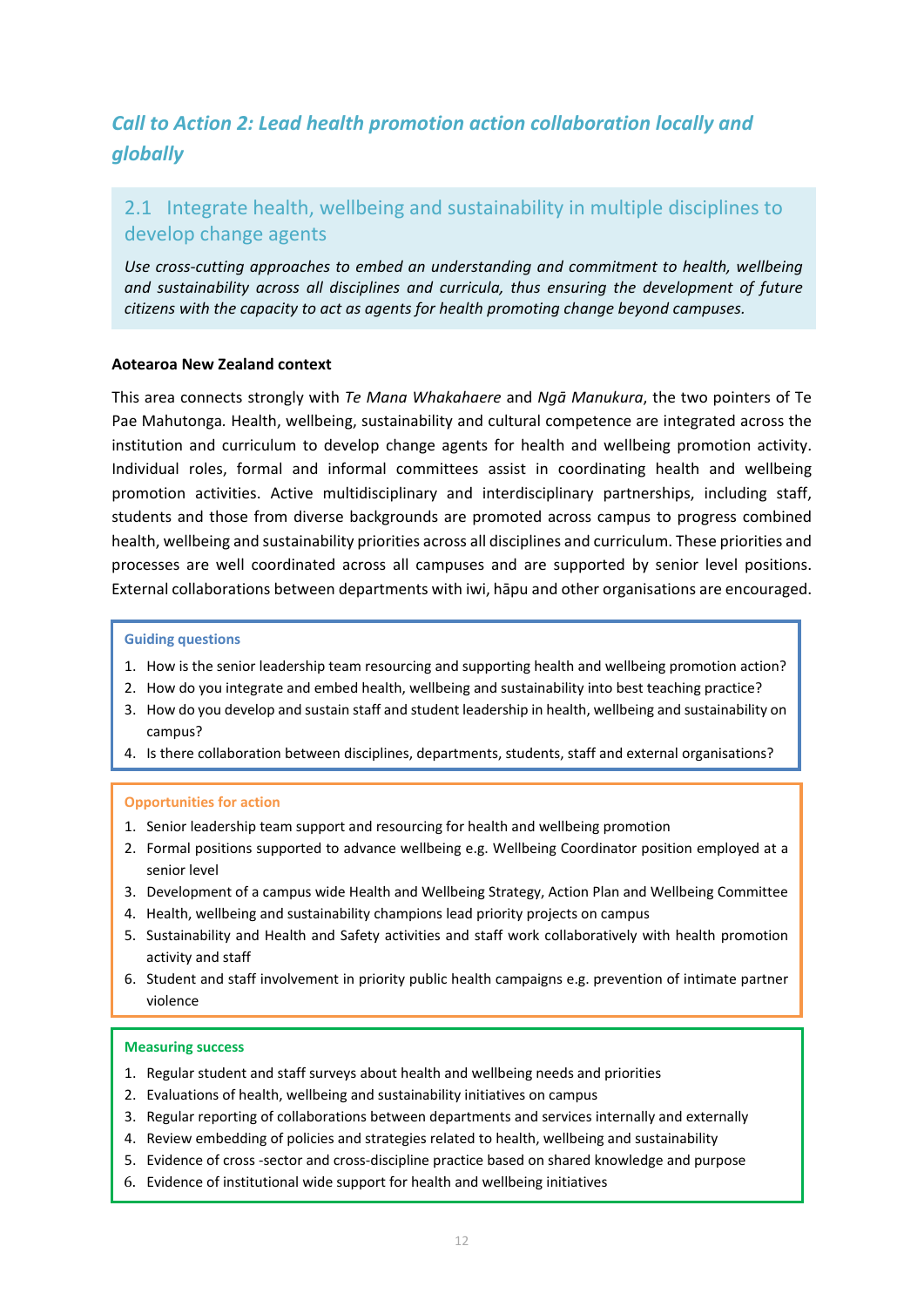# 2.2 Advance research, teaching and training for health promotion knowledge and action

*Contribute to health promoting knowledge production, application, standard setting and evaluation that advance multi-disciplinary and trans-disciplinary research agendas relevant to real world outcomes, and also, ensure training, learning, teaching and knowledge exchange that will benefit the future wellbeing of our communities, societies and planet.*

#### **Aotearoa New Zealand context**

This area connects strongly with *Te Mana Whakahaere* of Te Pae Mahutonga. Health and wellbeing, including Māori and community wellbeing, and global issues are well integrated into curriculum and research across departments, including knowledge around environmental protection and waiora. A coordinated institutional plan is developed to incorporate and embed health, wellbeing and sustainability into research and the curriculum. Innovation in health promotion learning, teaching and research are valued. Multidisciplinary and transdisciplinary research collaborations on health, wellbeing and sustainability issues are encouraged and communicated. Partnerships with other agencies and communities are developed to progress health promotion knowledge and research.

#### **Guiding questions**

- 1. How do you embed health, wellbeing and sustainability into the curriculum across departments?
- 2. How do you facilitate innovative, collaborative, multi-disciplinary research?
- 3. How do you utilise the resources and skills within your institution to advance research and teaching in health, wellbeing and sustainability?
- 4. How do you support and promote Kaupapa Māori teaching, learning and research on campus?
- 5. How do you provide opportunities for students to apply their knowledge to improve campus health, wellbeing and sustainability?
- 6. Are staff undertaking health promotion trained and developed using the Health Promotion Forum competency framework?

#### **Opportunities for action**

- 1. Māori, Pasifika and generic health promotion papers are offered
- 2. Māori kaupapa and tikanga training on campus
- 3. Positive psychology and education is used in pedagogy
- 4. Living laboratory and action research methodologies promoted for campus health development
- 5. Scholarships for students and staff support for health promotion practicums, internships and research
- 6. Teaching and learning services are available for students and staff and tailored to meet the needs of Māori and Pasifika

- 1. Curricula encompasses health, wellbeing and sustainability where possible
- 2. Health and wellbeing promotion strategies and action on campus are driven by evidence and research
- 3. Evaluate Māori health and wellbeing promotion in the curriculum, and support for Māori research development
- 4. Secure funding for health, wellbeing and sustainability research
- 5. Review how campus and community is informed of health, wellbeing and sustainability issues e.g. website, public lectures
- 6. Research outputs assessed on health promotion and use of impact, process and outcome measures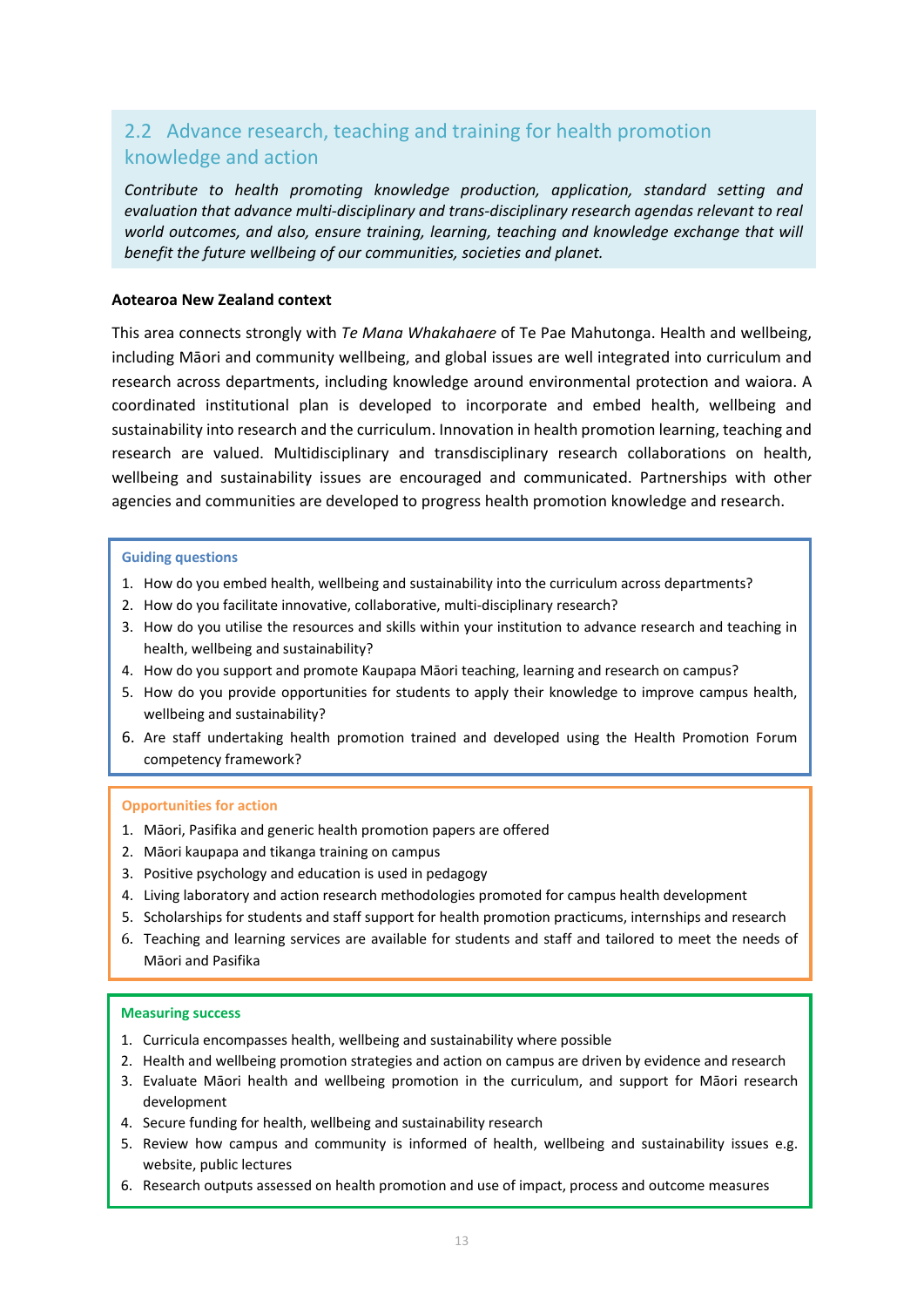# 2.3 Lead and partner towards local and global action for health promotion

*Build and support inspiring and effective relationships and collaborations on and off campus to develop, harness and mobilize knowledge and action for health promotion locally and globally.*

#### **Aotearoa New Zealand context**

This area connects strongly with *Ngā Manukura* of Te Pae Mahutonga. Tertiary institutions are well placed to lead local and global action for positive change in health promotion. Relationships, collaborations and partnerships with external stakeholders help drive participation and change on campus, the local community and wider society. Strong management and academic leadership support local and global action around health, wellbeing and sustainability. Health and wellbeing initiatives are showcased for a fairer and safer world. Staff and students are actively encouraged towards health and wellbeing promotion action linking campus learning and global world issues. Building student vision and voice into health, wellbeing and sustainability action on and beyond campus supports long term understanding and skills. Established and formalised partnerships with Māori and Māori health promotion providers aid the promotion of Māori priorities for action on and off campus.

#### **Guiding questions**

- 1. How do you build relationships locally and globally to activate health, wellbeing and sustainability?
- 2. How do you transition from conversations about health, wellbeing and sustainability into action?
- 3. How do you build a health promotion movement on campus?
- 4. How can senior management become engaged to be health and wellbeing champions and change makers on campus?
- 5. How do you promote awareness of local and global action to students, staff and the public?
- 6. How do your staff and students engage with and contribute to the health promotion evidence base?

#### **Opportunities for action**

- 1. Develop campus wellbeing working groups e.g. staff wellbeing
- 2. Working collaborations with individuals and organisations off campus e.g. climate change
- 3. Partner with networks and agencies to share resources, build knowledge and collaborate on relevant health promotion projects e.g. TWANZ, South Island Tertiary Forum, NZUSA, ANZSSA, AQA, TEC, TEU, I-PEN, NZAPP, ISANA, Ako Aotearoa, HPA, PHA, HPF, ISCN, Worksafe
- 4. Increase the institutional profile externally by sharing good practice initiatives e.g. website, social media
- 5. Community volunteering / involvement is incorporated into student assessments to encourage 'good citizenship'

- 1. Engage the Senior Leadership Team to formally adopt the Okanagan Charter
- 2. Review and stocktake of community and organisational relationships and collaborations to promote health, wellbeing and sustainability actions
- 3. Wellbeing and Sustainability Committees established with terms of reference and action plans
- 4. Evidence of diverse representatives on campus health, wellbeing and sustainability groups
- 5. Number of staff and students that are members of the TWANZ network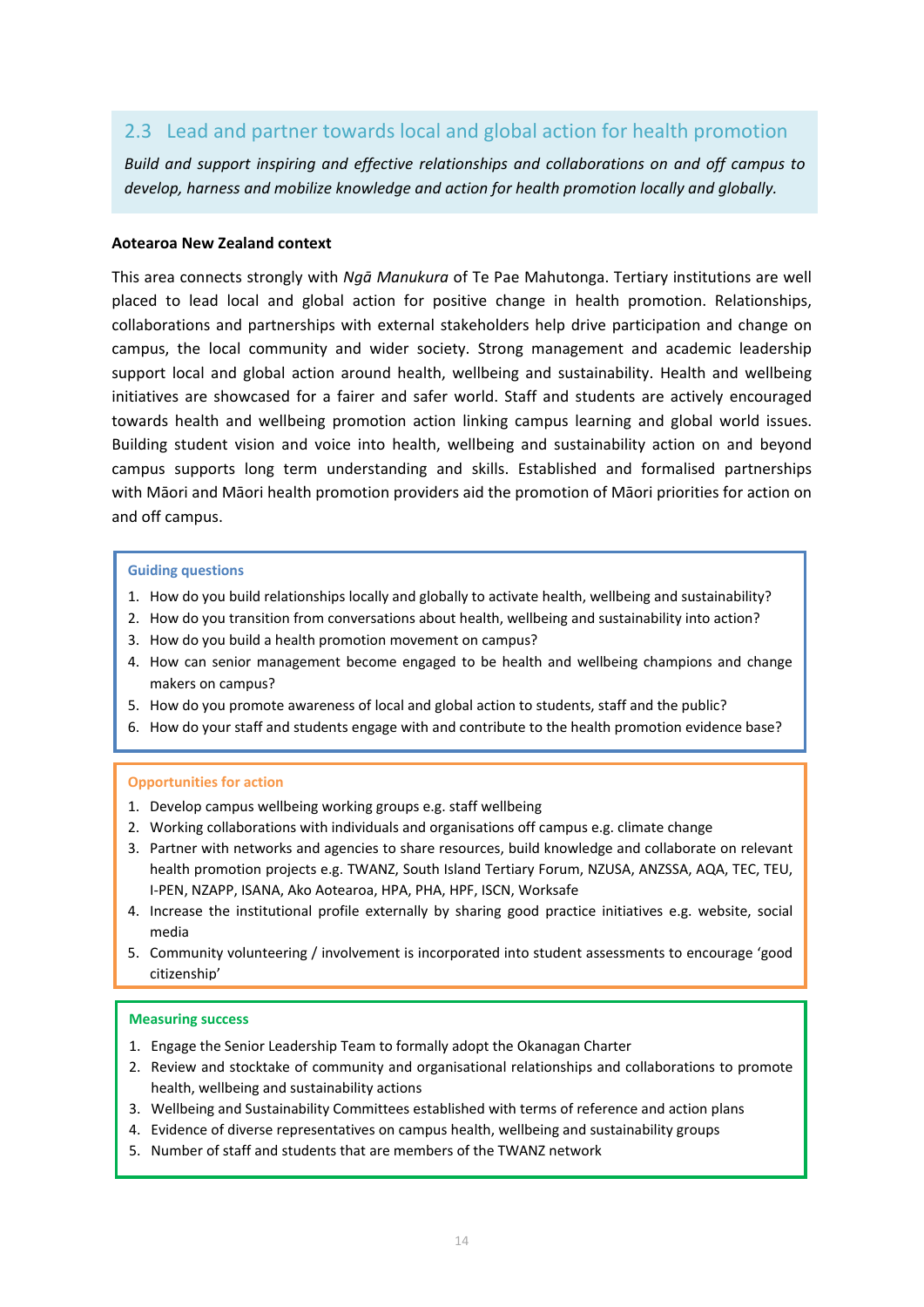# **Resources and links**

### Tertiary institutions: North Island

- NorthTec<http://www.northtec.ac.nz/>
- University of Auckland <https://www.auckland.ac.nz/>
- Auckland University of Technology (AUT)<http://www.aut.ac.nz/>
- Unitec Institute of Technology<http://www.unitec.ac.nz/>
- Manukau Institute of Technology (MIT)<https://www.manukau.ac.nz/>
- Auckland Institute of Studies NZ<http://www.ais.ac.nz/>
- University of Waikato<http://www.waikato.ac.nz/>
- Waikato Institute of Technology (WINTEC[\) https://www.wintec.ac.nz/](https://www.wintec.ac.nz/)
- Eastern Institute of Technology (EIT)<http://www.eit.ac.nz/>
- Bay of Plenty Polytechnic (Toi Ohomai)<https://www.boppoly.ac.nz/>
- Massey University<http://www.massey.ac.nz/>
- Universal College of Learning (UCOL) <https://www.ucol.ac.nz/about-ucol>
- International Pacific College (Palmerston North) [http://www.ipu.ac.nz](http://www.ipu.ac.nz/)
- Western Institute of Technology at Taranaki (WITT)<http://www.witt.ac.nz/>
- Victoria University<http://www.victoria.ac.nz/>
- WelTec<http://www.weltec.ac.nz/>
- Whitireia Polytechni[c http://www.whitireia.ac.nz/](http://www.whitireia.ac.nz/)

## Tertiary institutions: South Island

- Nelson Marlborough Institute of Technolog[y https://www.nmit.ac.nz/](https://www.nmit.ac.nz/)
- Ara Institute of Canterbur[y http://www.ara.ac.nz/](http://www.ara.ac.nz/)
- University of Canterbury<http://www.canterbury.ac.nz/>
- Lincoln University<http://www.lincoln.ac.nz/>
- Tai Poutini Polytechnic<https://tpp.ac.nz/>
- Otago Polytechni[c http://www.op.ac.nz/](http://www.op.ac.nz/)
- University of Otago<http://www.otago.ac.nz/>
- Southern Institute of Technology<https://www.sit.ac.nz/>

### Wānanga

- Te Wānanga o Aotearoa <https://www.twoa.ac.nz/>
- Te Whare Wānanga o Awanuiārangi <http://www.wananga.ac.nz/>
- Te Wānanga o Raukawa, <http://www.wananga.com/>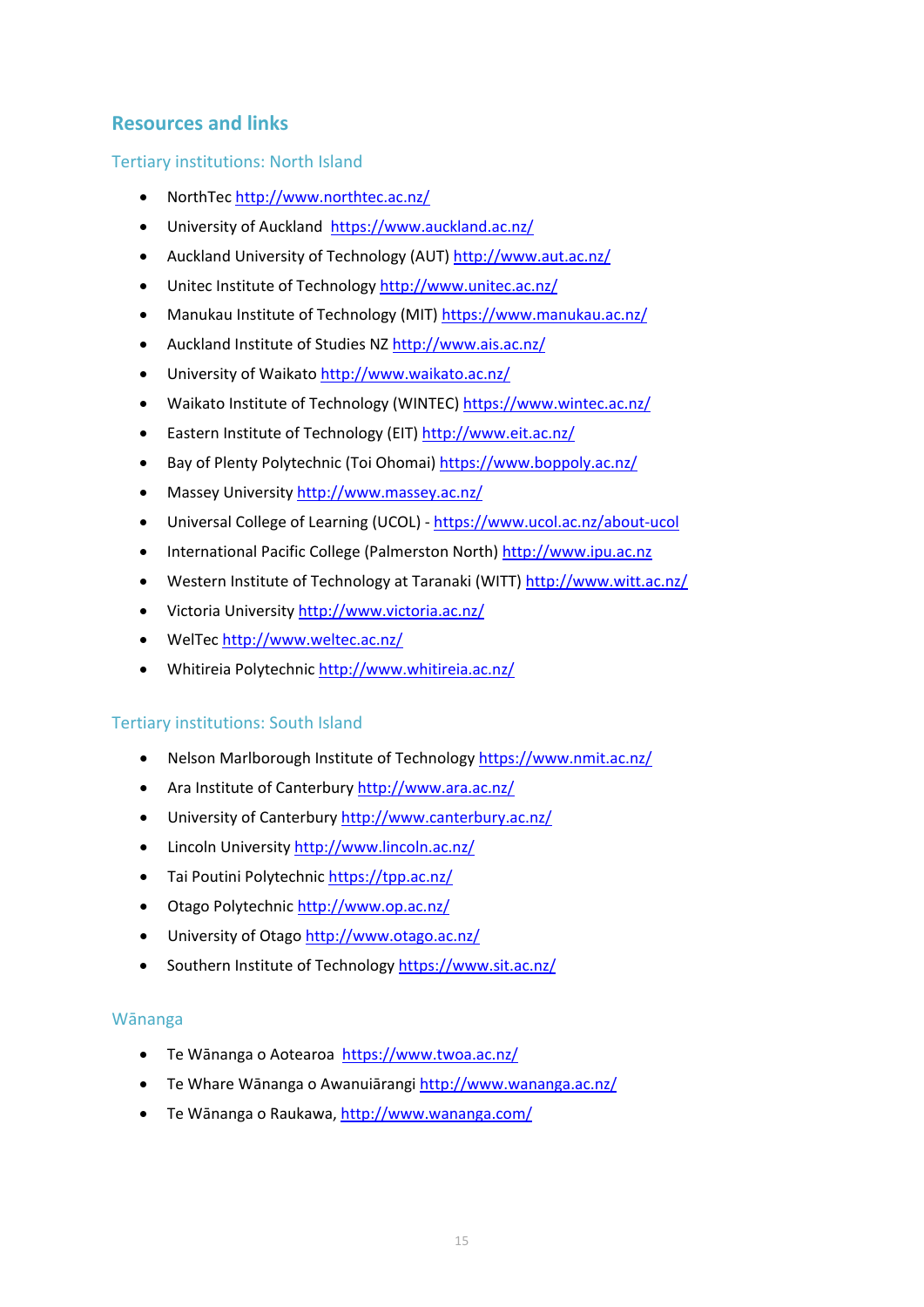### Other key organisations

- Universities New Zealand<http://www.universitiesnz.ac.nz/>
- Ako Aotearoa National Centre of Teaching and Learning in New Zealand <https://akoaotearoa.ac.nz/>
- Tertiary Education Commission (TEC) <http://www.tec.govt.nz/>
- New Zealand Qualifications Authority (NZQA)<http://www.nzqa.govt.nz/>
- Academic Quality Agency (AQA)<http://www.aqa.ac.nz/>
- Tertiary Education Union (TEU[\) http://teu.ac.nz/](http://teu.ac.nz/)
- National Student Union Association (NZUSA[\) http://www.students.org.nz/](http://www.students.org.nz/)
- UniQ (Queer Students Association at NZ tertiary institutions) websites in larger tertiary institutions
- Ministry of Education<http://www.education.govt.nz/>
- Ministry of Health<https://www.health.govt.nz/>
- Health Promotion Agency (HPA)<http://www.hpa.org.nz/>

### Higher education networks

- Achieve Post secondary education disability network<http://www.achieve.org.nz/>
- The Australian and New Zealand Student Services Association (ANZSSA) <http://www.anzssa2016.com/about-anzssa.html>
- Healthy Universities UK [www.healthyuniversities.ac.uk](http://www.healthyuniversities.ac.uk/)
- International Sustainable Campus Network [http://www.international-sustainable-campus](http://www.international-sustainable-campus-network.org/)[network.org/](http://www.international-sustainable-campus-network.org/)
- Regeneration Network (2010) Sustainability in the tertiary sector <http://www.regeneration.org.nz/Sustainability-in-the-Tertiary-Sector.pdf>
- South Island Tertiary Forum [www.cph.co.nz](http://www.cph.co.nz/)
- Sustainable Tertiary Education New Zealand <https://sites.google.com/site/strongsustainability/projects/stenz-1>
- Tertiary Wellbeing Aotearoa New Zealand (TWANZ) [http://www.twanz.ac.nz](http://www.twanz.ac.nz/)
- Universities New Zealand<http://www.universitiesnz.ac.nz/>

### Health promotion models

- Fonofale Model of Health (2001) <http://www.hauora.co.nz/resources/Fonofalemodelexplanation.pdf>
- Fonua Model for Pacific Health Promotion (2007) <http://www.hauora.co.nz/resources/22ndJan2.pdf>
- Health Promotion Forum of New Zealand Competencies [http://www.hauora.co.nz/assets/files/Resources/Health%20Promotion%20Competencies%2](http://www.hauora.co.nz/assets/files/Resources/Health%20Promotion%20Competencies%20%20Final%20-%202012.pdf) [0%20Final%20-%202012.pdf](http://www.hauora.co.nz/assets/files/Resources/Health%20Promotion%20Competencies%20%20Final%20-%202012.pdf)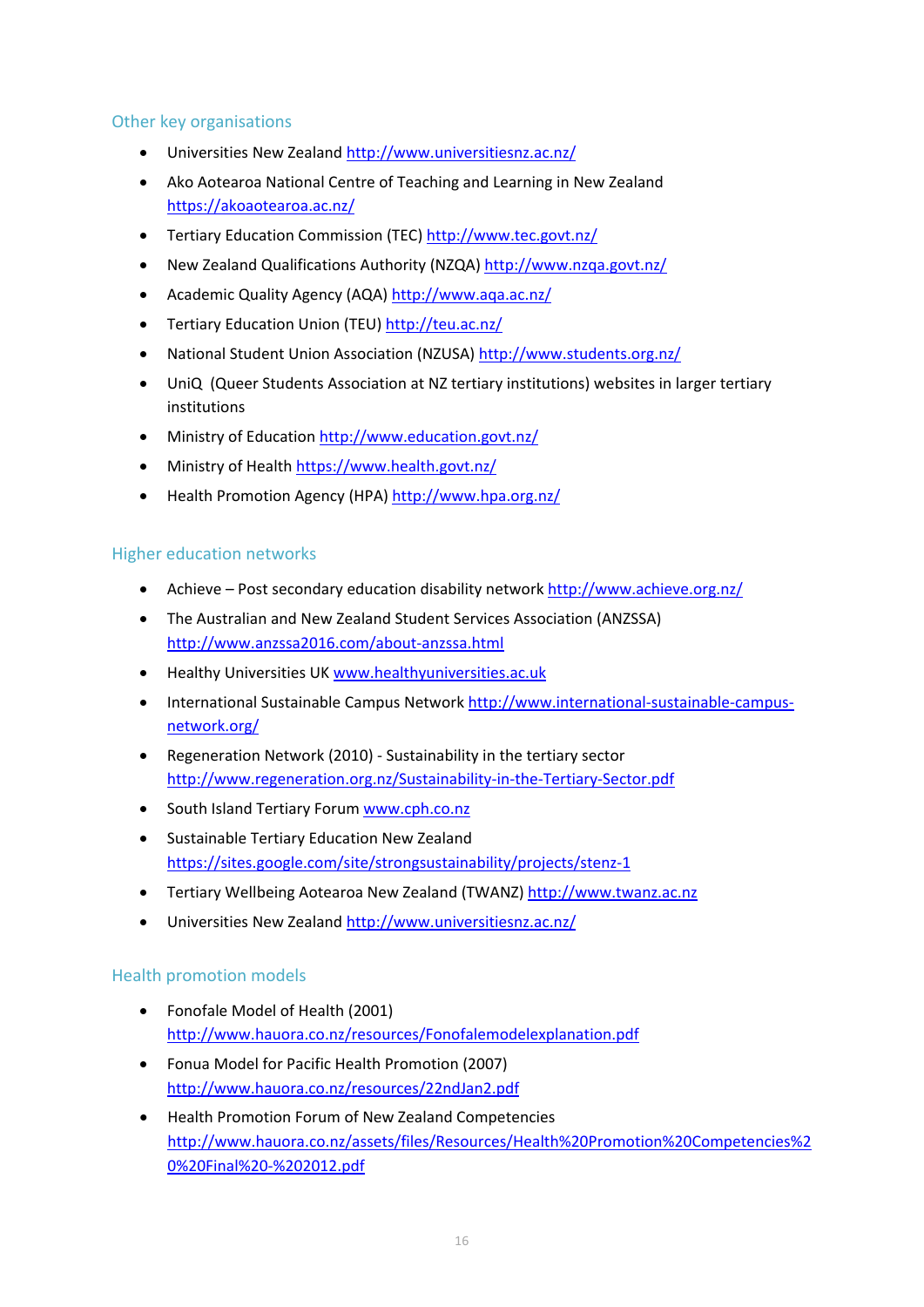- Okanagan Charter: An International Charter for Health Promoting Universities and Colleges (2015) [http://internationalhealthycampuses2015.sites.olt.ubc.ca/files/2016/01/Okanagan-](http://internationalhealthycampuses2015.sites.olt.ubc.ca/files/2016/01/Okanagan-Charter-January13v2.pdf)[Charter-January13v2.pdf](http://internationalhealthycampuses2015.sites.olt.ubc.ca/files/2016/01/Okanagan-Charter-January13v2.pdf)
- Ottawa Charter for Health Promotion (1986) <http://www.who.int/healthpromotion/conferences/previous/ottawa/en/>
- Te Pae Mahutonga (1999)<http://www.hauora.co.nz/resources/tepaemahutongatxtvers.pdf> [http://www.health.govt.nz/our-work/populations/maori-health/maori-health](http://www.health.govt.nz/our-work/populations/maori-health/maori-health-models/maori-health-models-te-pae-mahutonga)[models/maori-health-models-te-pae-mahutonga](http://www.health.govt.nz/our-work/populations/maori-health/maori-health-models/maori-health-models-te-pae-mahutonga)
- Te Ture Whakaruruhau: Code of ethical principles for public health [https://www.hiirc.org.nz/page/35699/te-ture-whakaruruhau-code-of-ethical](https://www.hiirc.org.nz/page/35699/te-ture-whakaruruhau-code-of-ethical-principles/?tab=2616&contentType=451§ion=8959)[principles/?tab=2616&contentType=451&section=8959](https://www.hiirc.org.nz/page/35699/te-ture-whakaruruhau-code-of-ethical-principles/?tab=2616&contentType=451§ion=8959)Te Whare Tapa Whā (1982) [http://www.health.govt.nz/our-work/populations/maori-health/maori-health](http://www.health.govt.nz/our-work/populations/maori-health/maori-health-models/maori-health-models-te-whare-tapa-wha)[models/maori-health-models-te-whare-tapa-wha](http://www.health.govt.nz/our-work/populations/maori-health/maori-health-models/maori-health-models-te-whare-tapa-wha)
- TUHA-NZ, the Treaty Understanding of Hauora in Aotearoa New Zealand (2002) <http://www.hauora.co.nz/tuha-nz-the-document.html#sthash.7ECODO3p.dpufTUHANZ>

### Health promotion resources

- Bell, M. (2015). National Survey of Alternative Assessment Arrangements Policy and Practice in Tertiary Education with Reference to International Policy and Literature. [http://www.achieve.org.nz/assets/Uploads/s1411-national-survey-of-alternative](http://www.achieve.org.nz/assets/Uploads/s1411-national-survey-of-alternative-assessment.pdf)[assessment.pdf](http://www.achieve.org.nz/assets/Uploads/s1411-national-survey-of-alternative-assessment.pdf)
- Bentley, T., L. McLeod, et al. (2014). The State of the Tertiary Education Sector in New Zealand 2013 - Final Report of Findings from the Survey of Work and Wellbeing in the Tertiary Education Sector. [http://teu.ac.nz/wp-content/uploads/2014/11/TEU-Final-](http://teu.ac.nz/wp-content/uploads/2014/11/TEU-Final-Report.pdf)[Report.pdf](http://teu.ac.nz/wp-content/uploads/2014/11/TEU-Final-Report.pdf)
- Bevan, S. (2010). The business case for employees' health and wellbeing. [http://www.theworkfoundation.com/downloadpublication/report/245\\_245\\_iip270410.pdf](http://www.theworkfoundation.com/downloadpublication/report/245_245_iip270410.pdf)
- Bradley, B. J., & Greene, A. C. (2013). Do health and education agencies in the United States share responsibility for academic achievement and health? A review of 25 years of evidence about the relationship of adolescents' academic achievement and health behaviors. The Journal of Adolescent Health: Official Publication Of The Society For Adolescent Medicine, 52(5), 523-532. <https://www.ncbi.nlm.nih.gov/pubmed/23535065>
- Mental Health Foundation.<https://www.mentalhealth.org.nz/>
- Oades, L.G., Robinson, P., Green, S. and Spence, G.B. (2011).Towards a positive university. The Journal of Positive Psychology (6:6), pp. 432-439. [https://www.uws.edu.au/\\_\\_data/assets/pdf\\_file/0015/520215/Towards\\_a\\_Positive\\_Univers](https://www.uws.edu.au/__data/assets/pdf_file/0015/520215/Towards_a_Positive_University-_Oades,_Robinson,_Green_and_Spence.pdf) ity- Oades, Robinson, Green and Spence.pdf
- Phase 2 (2010). The strong sustainability think tank. <https://sites.google.com/site/strongsustainability/strong-sustainability-for-new-zealand>
- Simon Fraser University. Healthy campus community. <https://www.sfu.ca/healthycampuscommunity/abouthcc.html>